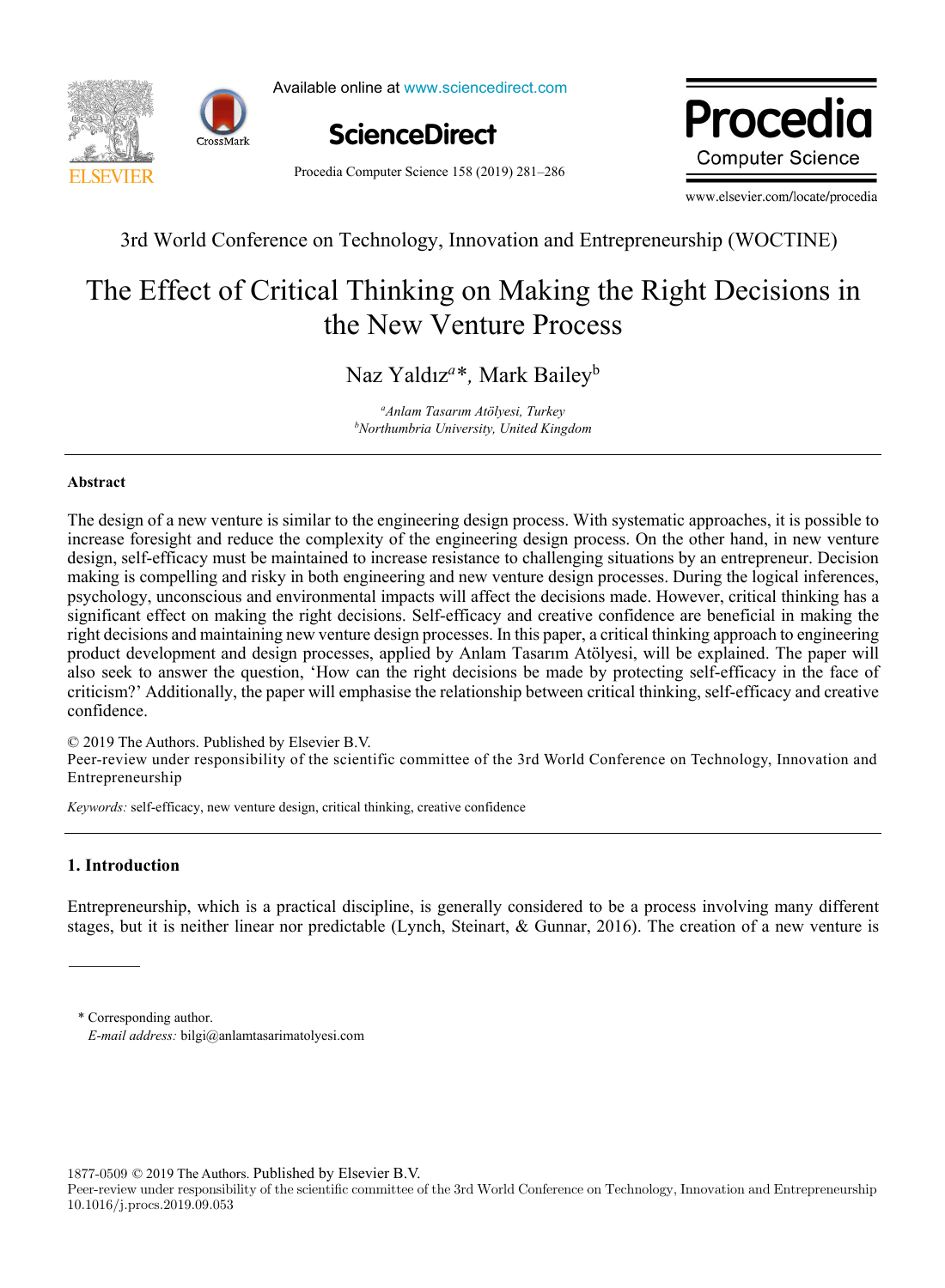made by making the right decisions based on many options. According to Gunes (2012), designers are defined as natural entrepreneurs. This definition is based on the creative skill and competence of designers in identifying user needs and generating ideas, conceptualisation, and product development (Møller Nielsen, Wikström, & Tollestrup, Year). Experience is essential for a design to be good or successful. However, in his description, Gunes (2012) emphasises the designer's ability without making any distinction between an experienced or recent graduate. This is because designer thinking approaches will be effective in enhancing the designer's creativity and desire to discover new ideas. 'Design thinking relies on the natural—and coachable—human ability to be intuitive, to recognize patterns, and to construct ideas that are emotionally meaningful as well as functional' (Kelly & Kelly, 2013).

Although the prescriptive and descriptive models proposed for the engineering design process differ in terms of structure and method, they are based on logical inferences. The Double Diamond Model proposed by the British Design Council (2015), shown in Figure 1, enables abductive, deductive, and inductive logical inferences through divergent and convergent thinking in the design process. In addition, Double Diamond is a useful model for developing design thinking capabilities. It is not possible to switch from one stage to the next in a model without completing the current stage. These four stages are discover, define, develop, and deliver. As a result of the discovery and definition stages carried out with divergent and convergent thinking approaches, preparing a design summary provides clarification of the situation to make the right decisions.



Figure 1: Double Diamond

In the engineering design process, analysis and synthesis processes are carried out by inductive and deductive logical inference. Abduction is the only logical process to reveal any new idea. 'Abductive reasoning changes the mind-set of decision makers to become intrinsically forward thinking and explorative towards innovation opportunity' (Guenther, Eisenbart, & Dong,2017). Dorst (2015) emphasises the effect of logical inference in outsourcing, saying that, if we want to create something new for others, such as in design and other professions, the basic reasoning required is abduction. In the new venture design, an entrepreneur can make innovative and creative decisions by highlighting abductive logical inferences with convergent thinking approaches.

Designing a new venture requires the ability to produce solutions to many problems at the same time. An entrepreneur's self-efficacy will be an important determinant in achieving this. The concept of self-efficacy refers to the belief that we can act (Bandura, 1997). 'People with self-efficacy set their sights higher, try harder, persevere longer, and show more resilience in the face of failure' (Kelly & Kelly, 2013). As Seelig (2009) points out, 'Imagination leads to creativity. Creativity leads to innovation. Innovation leads to entrepreneurship'. In a venture design based on imagination, creative confidence can be increased by critical thinking, while preserving self-efficacy.

#### *1.1. Objectives*

Critical thinking is a purposeful, reasoned and goal-oriented style of thinking used in decision making. However, applying critical thinking requires self-confidence (D'Alessioa, Avolioa, & Charlesa, 2019). Also, criticisms made by others should be evaluated according to the criteria determined by the entrepreneur.

In this article, the critical thinking method will be proposed to enable the entrepreneur to realise their self-efficacy in the design process and to increase creative confidence.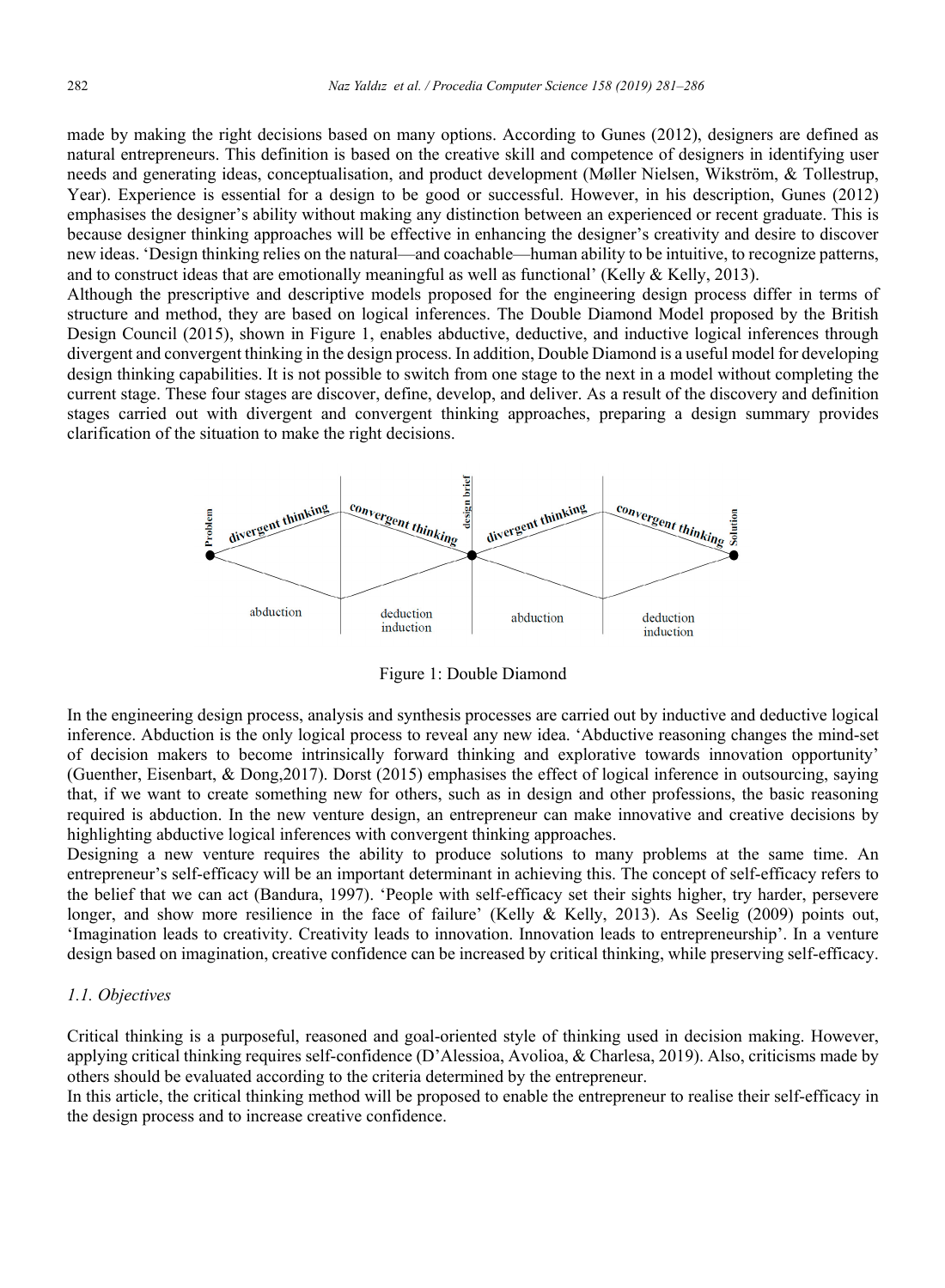### **2. Protecting Creative Confidence in the New Venture Design Process**

Designing a new venture requires research, as does the engineering design process. The scope by which the new venture research will be deepened constitutes the source of information for abduction inferences. In the design process of engineering, it is suggested that design research should be conducted with culture and human behaviour (Atölyesi, 2019). Thus, products that can more than meet the user's expectations can be designed. In venture design, the focus on culture and human behaviour will enable entrepreneurs and design engineers to explore various opportunities. In the new venture design, there is a concern relating to identifying the target customer base and struggling with possible competitors; as with engineering products, doing what is best will be effective until someone else does it better. The intention to become competitive for short-term business success will reduce entrepreneur productivity. The entrepreneur's self-efficacy is increased as a result of successful practice, and this also enhances motivation. Unsuccessful results should not undermine the entrepreneur's self-efficacy. People with creative self-confidence see new possibilities for improving their environment and collaborate with others for this purpose (Kelley & Kelley, 2013). The entrepreneur's determination of their cause by the Golden Circle proposed by Sinek (2009) will enable them to realise and protect their self-efficacy. Thus, they will have the courage to think critically, develop their innovation skills and increase their self-confidence.

## *2.1. The Golden Circle*

This is based upon the ability to collaborate across disciplines, and the importance of deep, core knowledge by the Golden Circle proposed Y (whY) shaped individuals (Bailey, Duncan & Aftab, 2014). In the Golden Circle model proposed by Sinek (2009), with an inside out approach, an entrepreneur forms their beliefs during the new venture design process. As shown in Figure 2, the Golden Circle includes three questions: why, how, and what. The first stage in the Golden Circle is to determine the reason why the entrepreneur is designing a new venture. The discovery of the why is an inner journey to understand self-efficacy.



Figure 2: Golden Circle

To achieve this, individual stories are told by the entrepreneur to a partner. Individual stories will provide an understanding of the potential sources of self-efficacy, which are explained by Bandura (1977). These are 'personal experience', 'vicarious experience', 'verbal persuasion', and 'estimating physical indicators'. These stories may include conclusions based on other people's behaviour. For example, during this sharing, the entrepreneur can identify and explore appropriate role models. Thus, the entrepreneur will gain confidence in their qualifications. According to the stories, the themes determined by the partner will act as positive social support for the entrepreneur. This support is intended to increase the entrepreneur's self-efficacy. Therefore, the behaviours of the partner and the themes should be realistic and not exaggerated. It is possible to estimate 'physical indicators' in the stories. The entrepreneur who is aware of their self-efficacy will create and apply their beliefs according to their ability. Being aware of what the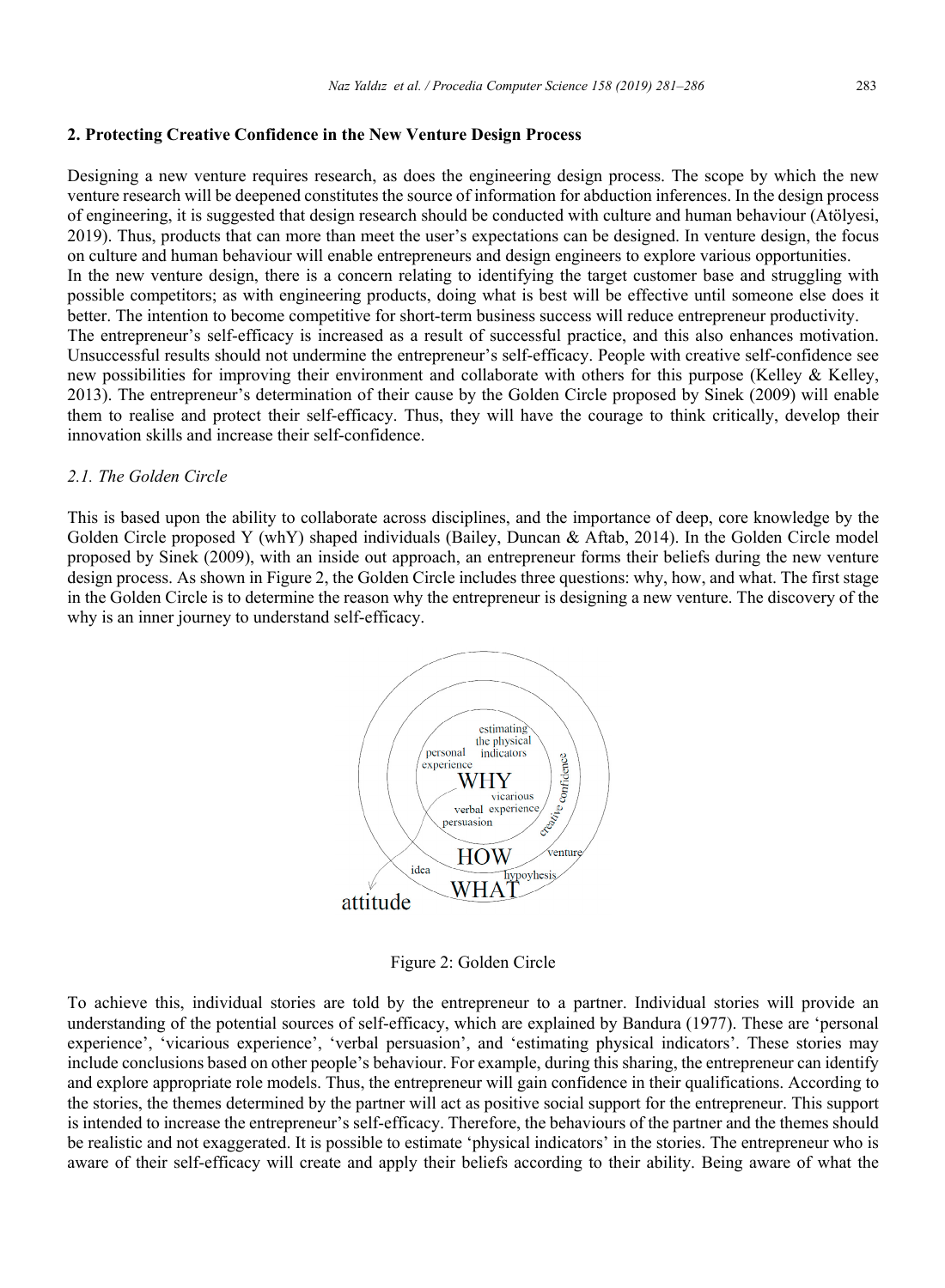entrepreneur can do will be effective in pushing their limits and increasing their resistance. The answer to the question of how, is determined by the method of realisation of purpose (i.e. the answer to why). The effective way to accomplish this is through creative confidence as a new tool to improve problem-solving practices (Kelly & Kelly, 2013). With creative confidence, an entrepreneur can pass from the question of 'why' to 'what'. The answer to the what question can be a venture, idea and hypothesis. And also the answer will be proof of the determined purpose. The transformation into a Y-shaped individual in the new venture design, will ensure that the right decisions are made in the face of criticism.

## *2.2. Critical Thinking*

Critical thinking is the systematic evaluation of thought for development (Paul & Elder, 2006). Logical implications are the result of critical thinking. Abduction systematically supports the way a new hypothesis will be produced in the engineering design process (Lu & Liu, 2012). A hypothesis is created and evaluated as a result of abductive reasoning. In the engineering design process, there is a testing phase to evaluate the accuracy of the decisions made and to make changes. The testing phase for the entrepreneur is to implement the decisions. 'Entrepreneurs act as a force for creative destruction, sweeping away established technologies, products, and ways of doing things and replacing them with others that the marketplace as a whole sees as representing greater value' (Harvard Business Review, 2018). As can be seen from this definition, in the design of the abductive interference, the determination of the next move is carried out by abductive inference. The evaluation of these logical implications, according to the universal standards of thought, will neutralise the subconscious and the psychological traps in decision making. Hammond, Keeney, and Raiffa (2013) proposed eight psychological trap definitions that can influence the business decision-making process. These traps are: (1) the anchoring trap, which leads us to give disproportionate weight to the first information we receive; (2) the status quo trap, which, though there are better alternatives, causes us to maintain our current situation; (3) the sunk-cost trap, which inclines us to perpetuate the mistakes of the past; (4) the confirming-evidence trap, which leads us to seek out information supporting an existing predilection and to discount opposing information; (5) the framing trap, which occurs when we mis-state a problem, undermining the entire decision-making process; (6) the overconfidence trap, which makes us overestimate the accuracy of our forecasts; (7) the prudence trap, which leads us to be overcautious when predicting uncertain events; and (8) the recallability trap, which prompts us to give undue weight to recent, dramatic events (Hammond, Keeney, & Raiffa, 2013). In the new venture design, the wrong decisions can be made under the influence of at least one trap. Clarity, accuracy, precision, relevance, depth, breadth, logic, significance, and fairness should be used as evaluation criteria for a hypothesis created by abduction. Questioning the hypothesis according to these criteria will prevent it from falling into the psychological traps.

The evaluation of hypotheses according to critical thinking standards is applied in the workshops carried out by Anlam Tasarım Atölyesi. The Anlam Tasarım Atölyesi applies the Leaf Model (Yaldız & Bailey, 2019), a meaning-oriented engineering conceptual design method, in the workshops it organizes. In the engineering design process; prioritizing the design of the meaning, the Leaf Model proposes a team-based approach (Yaldız & Bailey, 2019). In the workshops carried out by Anlam Tasarım Atölyesi, solutions are designed for social and environmental problems. In these executions' hypotheses proposed by the participants as a solution to a problem form the drafts of meaning. Then, these drafts are questioned to create meaning. The fact that the interrogation is impartial and non-supportive is important in discovering new and different things. In the questioning of hypotheses, as in Figure 3, Anlam Tasarım Atölyesi recommends that participants play 'Catch the Keywords'. The entrepreneur must evaluate their hypothesis while playing the game.

Playing the game before the making the decision by the Y-shaped entrepreneur will allow the hypothesis to be evaluated according to the entrepreneur's own values and behaviours. In the face of criticism, the ability of the entrepreneur to maintain his or her attitude will increase his or her confidence and hence self-efficacy. Developing self-efficacy will enable objective logical inferences against challenging situations such as criticism. Entrepreneurs need to play the game with a partner who can be reliable and impartial. Questions are asked by the partner according to the standards of thought shown in Figure 3. The entrepreneur must answer the questions within 30 seconds. If the answers are considered insufficient by the partner, the entrepreneur must answer again, but the answer should be explained differently, this time in 60 seconds. The partner's task in this game is to highlight the keywords in the entrepreneur's answers. After answering all of the questions, the hypothesis is evaluated and improved according to the determined keywords. Thus, the entrepreneur determines his next move in accordance with his purpose without the influence of the psychological traps. Time limitations in the game, and repetitive questioning ensure that the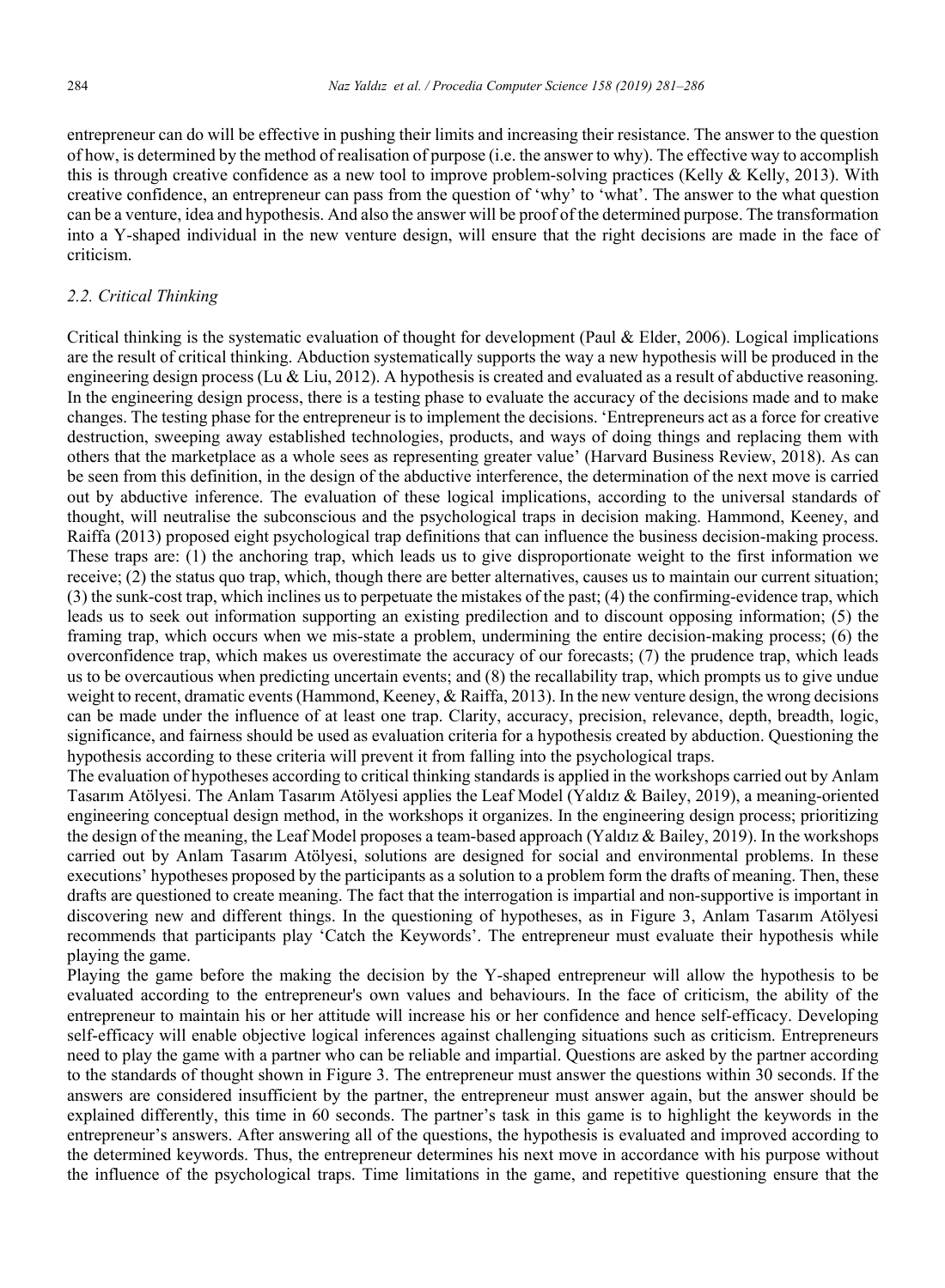entrepreneur has full understanding and comprehension of his hypothesis. Throughout the game, the entrepreneur reinforces his knowledge.



Figure 3: Catch the Keywords

Catch the Keywords is a game that reveals new ideas that are not realised by the entrepreneur in the hypothesis. This process is uncomfortable for the entrepreneur. However, entrepreneurs must be able to challenge themselves, be comfortable in communication, and show confident optimism (Lu & Liu, 2012). Therefore, this game will be useful in enabling the entrepreneur to develop these features. It is compelling, requires patience and is a fun game. It is also a discovery process. In this game, the entrepreneur must be aware of what they are trying to achieve. As suggested in the Golden Circle model, an entrepreneur who has determined their purpose and fully comprehends their hypothesis will be able to develop a creative and new hypothesis as a result of this game. Exploring the new thing as a result of a compelling process will create courage to overcome other challenges. Thus, creative self-confidence, which is defined as the courage to produce and test new ideas (Kelly  $&$  Kelly, 2013), can be increased.

#### **3. Conclusion**

Design thinking is 'a discipline that uses the designer's sensibility and methods to match people's needs with what is technologically feasible and what a viable business strategy can convert into customer value and market opportunity' (Brown, 2008). At the heart of design thinking is abductive logic (Martin, 2009). Deduction and induction are the logic of what must be. The goal of abduction is to posit what could possibly be true (Martin, 2009). New venture design is a process in which many logical inferences are required, as in the engineering design process. When making decisions according to the results of logical inferences, critical thinking methods should be applied, so as not to be influenced by the subconscious. Thus, the right decisions can be made without falling into the psychological traps. In this study, self-efficacy is defined as the potential of the individual, and creative self-confidence is defined as the ability to increase and use this potential. The development of this skill can be achieved by specified methods. The Golden Circle will prevent the entrepreneur from feeling that they have competitors. Because the purpose of the entrepreneur is completely individual as an answer to why. Playing the Cath the Keywords game is effective in making the right decisions without the impact of the subconscious. In future studies, a method will be developed to measure the increase in creative self-confidence by applying the workshop executions of the methods described, run by Anlam Tasarım Atölyesi.